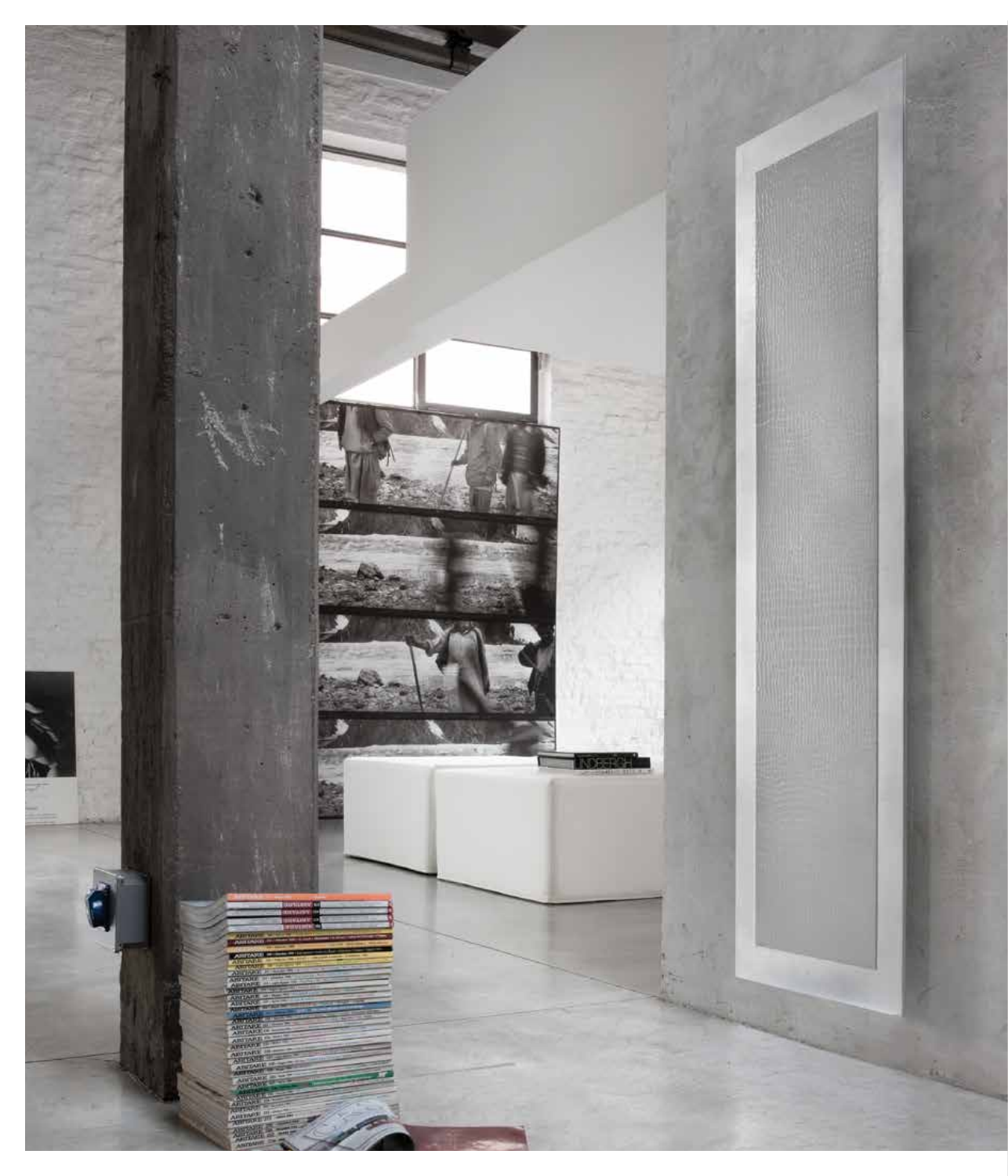

## **CROK design ridea**

Effetto pelle, una texture che ricorda le squame di un coccodrillo, un rettile che soppravvive intatto dalla preistoria e ricorda il nostro lato più istintivo e animale: il sangue che pulsa sembra scorrere anche sotto lo strato duro superficiale che quasi si anima, diventa vivo e con il suo calore ci dà i brividi.

The first impression is full-leather, a texture typical of crocodile scales, a survived prehistoric reptile able to evoke our animal instinct: the pulsing blood seems flowing also under this hard surface, becoming alive, lively, where its warmth makes full of shivers.

*Finitura fotografata in questa pagina: Nero profondo RAL 9005 con cornice in Foglia argento. Nella pagina accanto: Bianco traffico RAL 9016 opaco con cornice in Foglia argento.*

> *Finish photographed on this page: Nero profondo RAL 9005 with Silver leaf frame. On the opposite page: Bianco traffico RAL 9016 matt with Silver leaf frame.*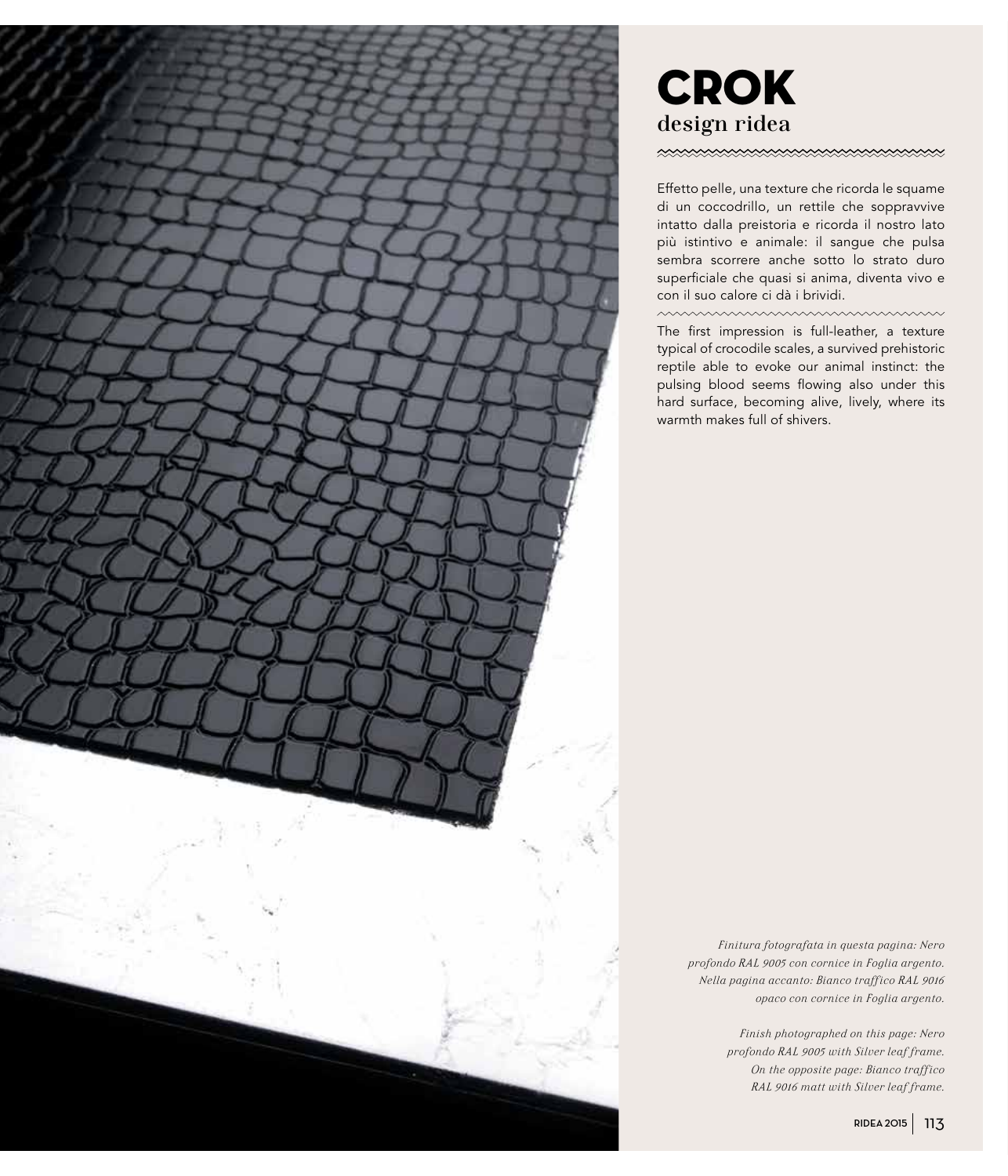## **CROK**

| hxb<br>$\text{(cm)}$   | $\mathbf n$<br>numero<br>elementi/<br>elements<br>number | peso a<br>vuoto/<br>weight<br>empty<br>(kg) | volume<br>d'acqua /<br>water<br>volume<br>$(dm^3)$ | a<br>$\text{(cm)}$ | $\mathbf c$<br>(c <sub>m</sub> ) | d<br>$\text{(cm)}$ | e<br>$\epsilon$ (cm) | Os resa<br>termica/<br>thermal yield<br>$\Box t$ 50 $\degree$ C (watt) | O potenza<br>elettrica/<br>electrical power<br>(watt) | versione<br>$mista*/$<br>combined<br>version* | apribile**/<br>opening** | apribile/<br>opening     |
|------------------------|----------------------------------------------------------|---------------------------------------------|----------------------------------------------------|--------------------|----------------------------------|--------------------|----------------------|------------------------------------------------------------------------|-------------------------------------------------------|-----------------------------------------------|--------------------------|--------------------------|
|                        |                                                          |                                             |                                                    |                    |                                  |                    |                      | $\mathbf O$                                                            | $\bm G$                                               | $\boldsymbol{\omega}$                         | $\sqrt{2}$               |                          |
| verticale/vertical     |                                                          |                                             |                                                    |                    |                                  |                    |                      |                                                                        |                                                       |                                               |                          |                          |
| 180,0x50,0             |                                                          | 17,0                                        | 0,4                                                | 43,0               | 94,0                             | 43,0               | 94,0                 | 913                                                                    | 900                                                   | $\bullet$                                     | $\overline{\phantom{a}}$ | $\bullet$                |
| 200,0x60,0             |                                                          | 22,0                                        | 0,6                                                | 53,0               | 94,0                             | 53,0               | 94,0                 | 1201                                                                   | 1200                                                  | $\bullet$                                     | $\overline{\phantom{a}}$ | $\bullet$                |
| orizzontale/horizontal |                                                          |                                             |                                                    |                    |                                  |                    |                      |                                                                        |                                                       |                                               |                          |                          |
| 50,0x180,0             |                                                          | 17,0                                        | 0,4                                                | 43,0               | 94,0                             | 43,0               | 94,0                 | 913                                                                    | 900                                                   | $\bullet$                                     | $\bullet$                | $\overline{\phantom{a}}$ |
| 60,0x200,0             |                                                          | 22,0                                        | 0,6                                                | 53,0               | 94,0                             | 53,0               | 94,0                 | 1201                                                                   | 1200                                                  | $\bullet$                                     | $\bullet$                | $\overline{a}$           |